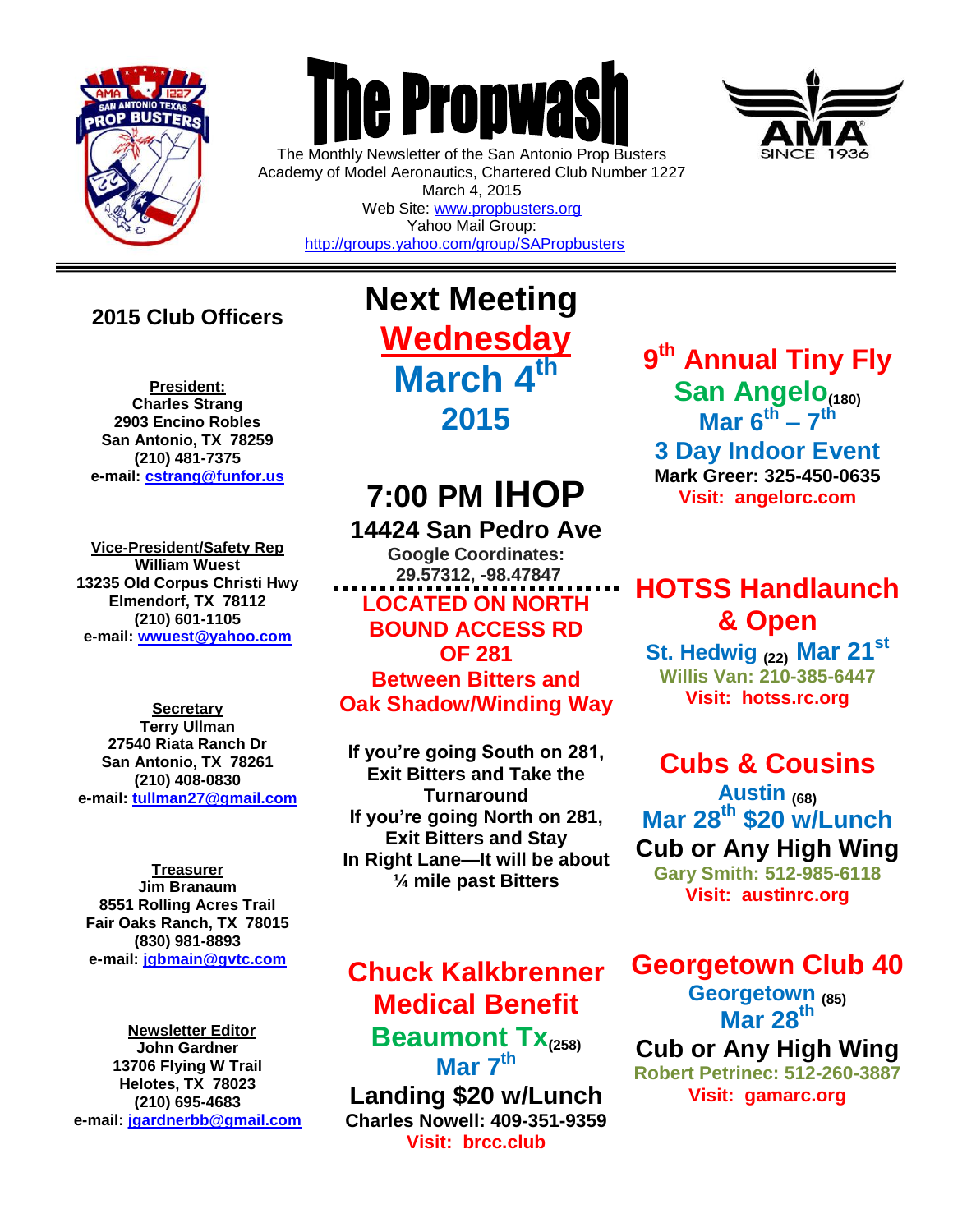**Date:** 2/3/2015, 7:02 PM The meeting of the Prop Busters was called to order by Charles Strang, at IHOP, 14424 San Pedro Ave, just north of Bitters on 281.

#### **Visitors:** None

The January meeting minutes were approved without revision.

**President:** Charles welcomed everyone and commented it would be a short meeting since there were only nine in attendance due to the bad weather and last minute newsletter distribution.

#### **Vice President/Safety Officer:** Absent

**Secretary:** Terry, no comment.

**Treasurer:** Jim reported the various expenses, income, and account balances for January. He recognized a minor error and will revise the report accordingly.

#### **Early Bird Raffle: No Raffle**

**Membership:** Rick Storm reported Richard Saucedo submitted payment of dues but had not registered as an AMA member. His membership was approved as an Associate Member until he obtains his AMA.

**Newsletter:** Standing order for the newsletter is that free ads and articles **The Raffle:** None of interest for the newsletter need to be submitted by members to **John Gardner** by the  $17<sup>th</sup>$ .

#### **Web Editor**

**Robert Jarzombek** has been updating the club website. The newsletter includes **FOR SALE** 

#### **ITEMS, Newsletters, and Events. Check it out!**

#### **Old Business:**

Jim announced that the dates submitted for the "May-day Fly" May16-17 and "Turkey Fly" November 14-15 were approved and sanctioned by AMA.

#### **Flying Site Improvement**

**Subcommittee:** Discussion tabled for this meeting because of limited attendance.

**SAPB Procedures: Discussion** tabled for this meeting because of limited attendance.

#### **New Business**

**Jim** mentioned that the lawn tractor needed a new battery and would benefit from having solar powered maintainer to keep it charged and ready to use when needed. Jim will look into getting these items. There was discussion of a workday to add freeze protection to the restroom plumbing underneath, installing tie downs, and adding skirting. Rick Strom commented that he would take Bring weed eaters  $\&$  lawn care of it as time permits.

#### **MODEL OF THE MONTH**: None

#### **CRASH DUMMY:** None

Adjourned 7:20 PM Submitted by Secretary: Terry Ullman

**Special Note: When Locking the Gate at the Cattle Guard, Run the lock through only the End Most links of the chain.** 

**The new fence charger is in place and the fence is HOT, do not get shocked. If you need to get to the fly over area, do not climb over the fence as that puts strain on the wire. USE THE** HOT GATE **IN THE MIDDLE OF THE FENCE. Grasp only the plastic handle on the Top wire, unhook that line and hang it on the hook of the corresponding T post to the right. Do the same for the Middle and Bottom wires. Reverse to close the HOT GATE. Be careful not to get shocked! If in doubt, get help!**

#### **!==> WORK DAY <==!**

I think we will need to have a workday at the Somerset Field on March 7, 2015 starting around 9am, weather permitting. We need to build shelves in the back of the tractor shed and the weed & grass are growing. Remember the club does not have a field manager, no one will volunteer. mowers. Robert L. Jarzombek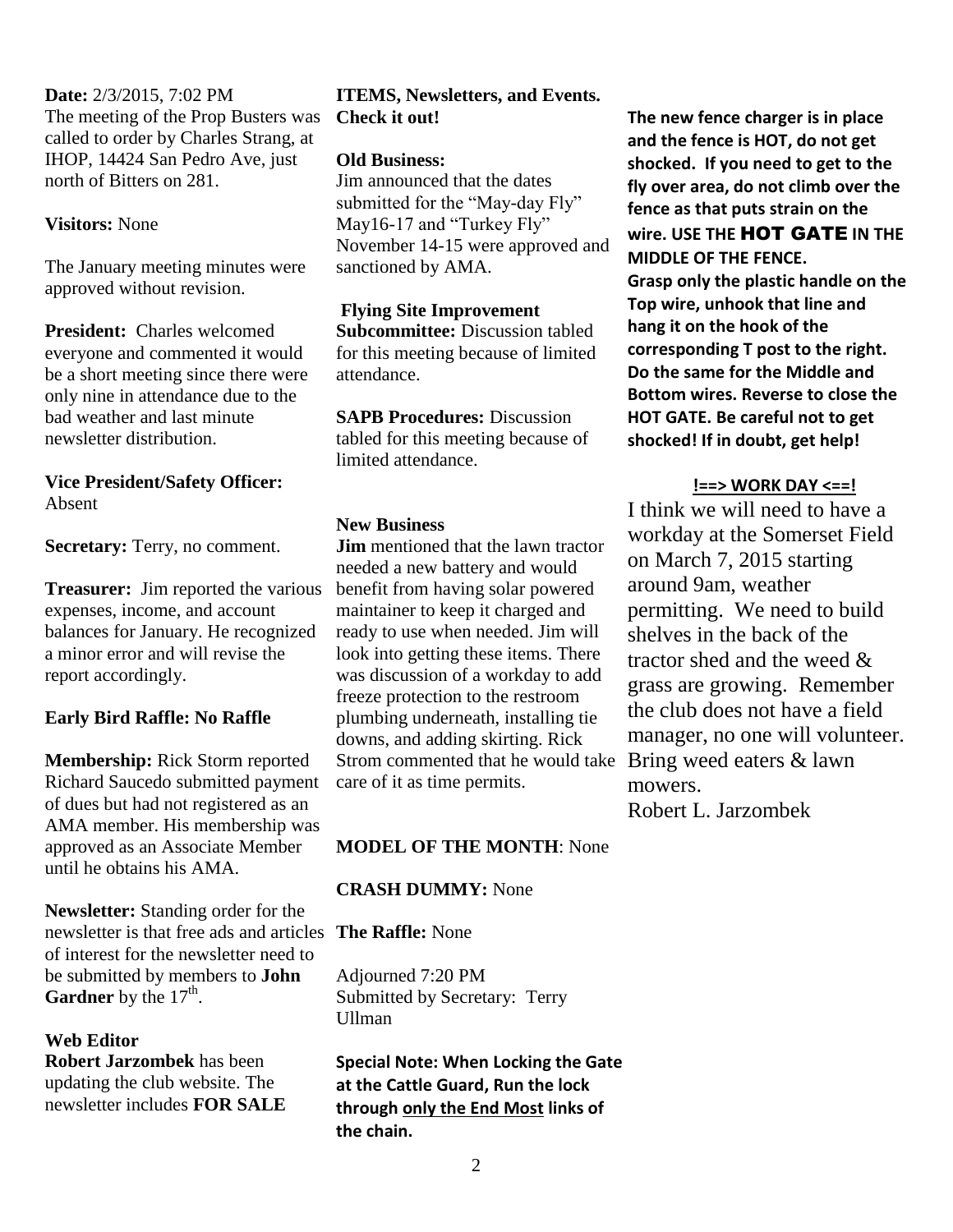#### **Membership Notes** By Richard Storm

(210) 680 -5653 // E -Mail: rstorm@satx.rr.com



*Need a membership list? E -mail me and I'll send you a fresh one.* NEED AN INSTRUCTOR? Call Me,

We had one new member voted in at the February Meeting. His name is Richard Saucedo. Richard obtained some RC aircraft, engines and accessories from a dusty garage and I've been assisting in getting everything operational. It looks like we should be all set for flying lessons to begin now. If you See Richard Saucedo at the field, be sure to welcome him.

If you haven't renewed you AMA yet, please do so as soon as possible. Remember, you must have a valid current AMA membership in order to fly at any flying field.

The following SAPB members have birthdays in February.

#### Day of Birth Member Name

- <sup>6</sup> Patricio R. Flores 8 Robert B. Severance
- 
- 13 William T. Cook Jr
- 17 Theodore A. Longobardi
- 26 George Feriend

#### **AIRTIME HOBBIES**

Specialize in large scale gasoline Aircraft & Helicopters

William A. Wuest Owner

13235 Old Corpus Christi Rd Elmendorf, Tx

 $(210)$  601-1105 wwuest@yahoo.com



**Special Thanks to Hobbytown USA for supporting the Raffle**

**Hobbytown USA 2501 NW Loop 410 San Antonio, TX 78230 (210)348 -8697 Fax: (210) 829 -8707 [www.hobbytownsatx.com](http://www.hobbytownsatx.com/) e-mail: [sanhobbie@aol.com](mailto:sanhobbie@aol.com)**

**Call Us for All Your Copier, Printer, & FAX Needs**

**Prop Busters Members Receive 5% Discount on All Supplies**

**AMERICOPY, Inc.**

**6075 De Zavala Rd #J San Antonio, TX 78724**

> **210 -381 -3568 FAX 210 -***829 -5554*

**Digital Copier/Printers Print/FAX/Copy/Scan High Speed Laser Printers Laser Printer Toner Cartridges Fax Toner & Supplies Maintenance Contracts Nation Wide Delivery**

**Royal Copystar Steve Curtis - Owner**

 **Radio Control Headquarters 14910 Nacogdoches #110 San Antonio, TX 78247 (210) 651 -0435 Fax (210) 650 -3568 [info@rchqonline.com](mailto:info@rchqonline.com)**

 **Al's Hobbies 7121 Highway 90 West, Suite 150 San Antonio, TX 78227 Voice: (210) 645 -1050 Fax: (210) 645 -6450 [alshobbies@usa.com](mailto:alshobbies@usa.com)**